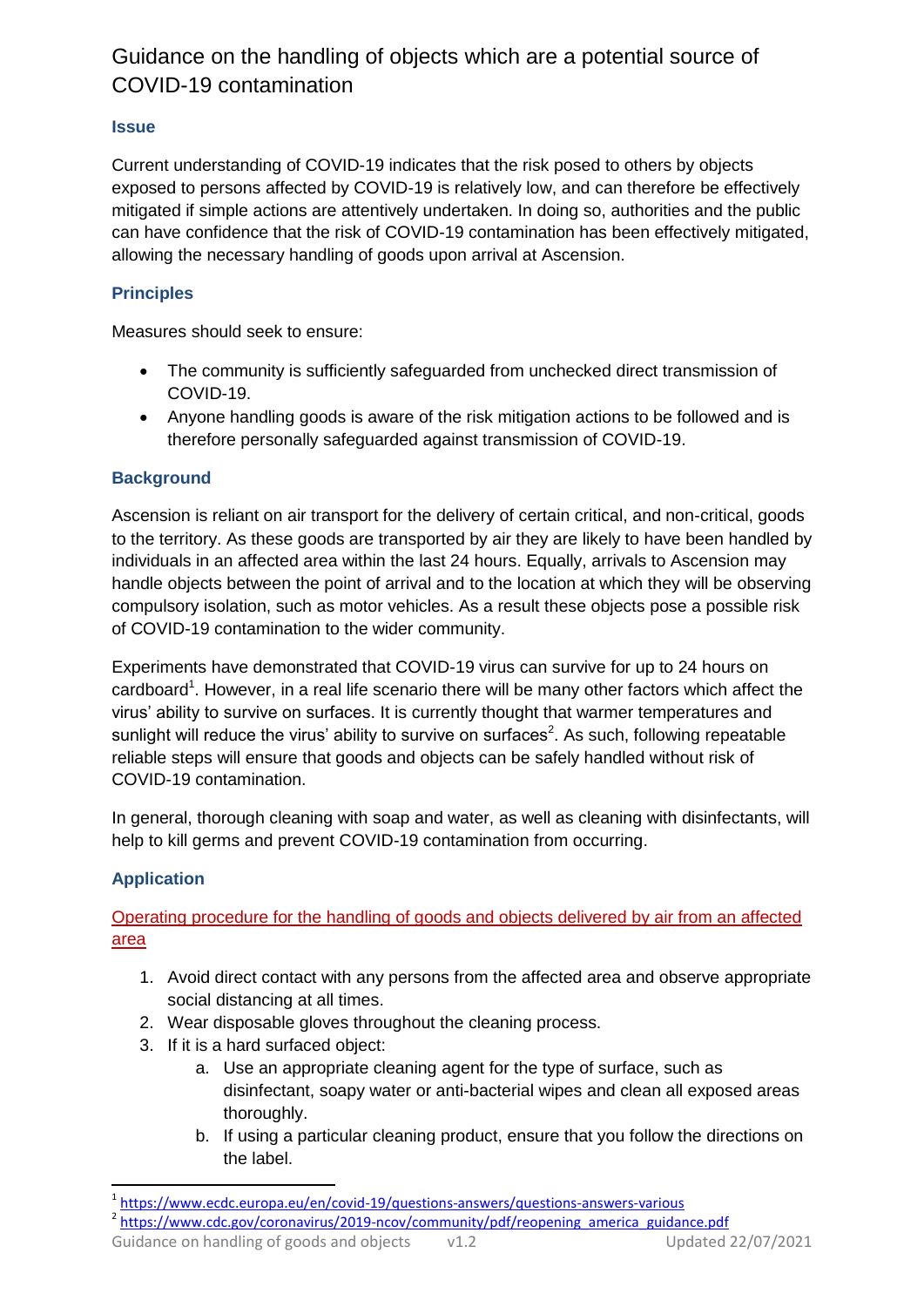- 4. If it is a soft surfaced object:
	- a. Leave for at least 24 hours
- 5. If a disinfectant fogging machine is available:
	- a. Follow the instructions for the product as directed for use with the object or surface type in question.
- 6. After following cleaning protocols as directed remove your gloves and other PPE, and wash your hands thoroughly for at least 20 seconds with soapy water, or alternatively use antibacterial hand wash.

Operating procedure for the handling of goods and objects used by someone under compulsory isolation, or restrictions short of compulsory isolation

- 1. Avoid direct contact with any persons under compulsory isolation conditions, or restrictions short of compulsory isolation, and observe appropriate social distancing at all times.
- 2. Wear disposable gloves throughout the cleaning process.
- 3. If it is a hard surfaced object:
	- a. Use appropriate cleaning agent disinfectant, soapy water or anti-bacterial wipes and clean all exposed areas thoroughly.
	- b. If using a particular cleaning product, ensure that you follow the directions on the label.
- 4. If it is a soft surfaced object:
	- a. Leave for at least 24 hours
- 5. If a disinfectant fogging machine is available:
	- a. Follow the instructions for the product as directed for use with the object or surface type in question.
- 6. After following cleaning protocols as directed remove your gloves and other PPE, and wash your hands thoroughly for at least 20 seconds with soapy water, or alternatively use antibacterial hand wash.

Operating procedure for the handling of vehicles used by an arrival from an affected area or anyone subject to compulsory isolation, or restrictions short of compulsory isolation

- 1. Avoid direct contact with any persons from the affected area, or anyone subject to compulsory isolation or restrictions short of compulsory isolation, and observe appropriate social distancing at all times.
- 2. Wear appropriate PPE, such as gloves and a face covering, throughout the cleaning process.
- 3. If a disinfectant fogging machine is available:
	- a. For the interior:
		- i. Close the windows and doors of the vehicle.
		- ii. Fog the interior for the amount of time directed by the product's instructions.
		- iii. Once the directed amount of time has passed, open the windows and doors to allow the vehicle to appropriately air as directed by the product's instructions.
	- b. For the exterior:
		- i. Wipe down areas that may have been touched by vehicle user (such as door handles) with an appropriate cleaning agent (disinfectant, soapy water or anti-bacterial wipes).
		- ii. If using a particular cleaning product, ensure that you follow the directions on the label.
- 4. If it is not possible to clean vehicle with a disinfectant fogging machine: